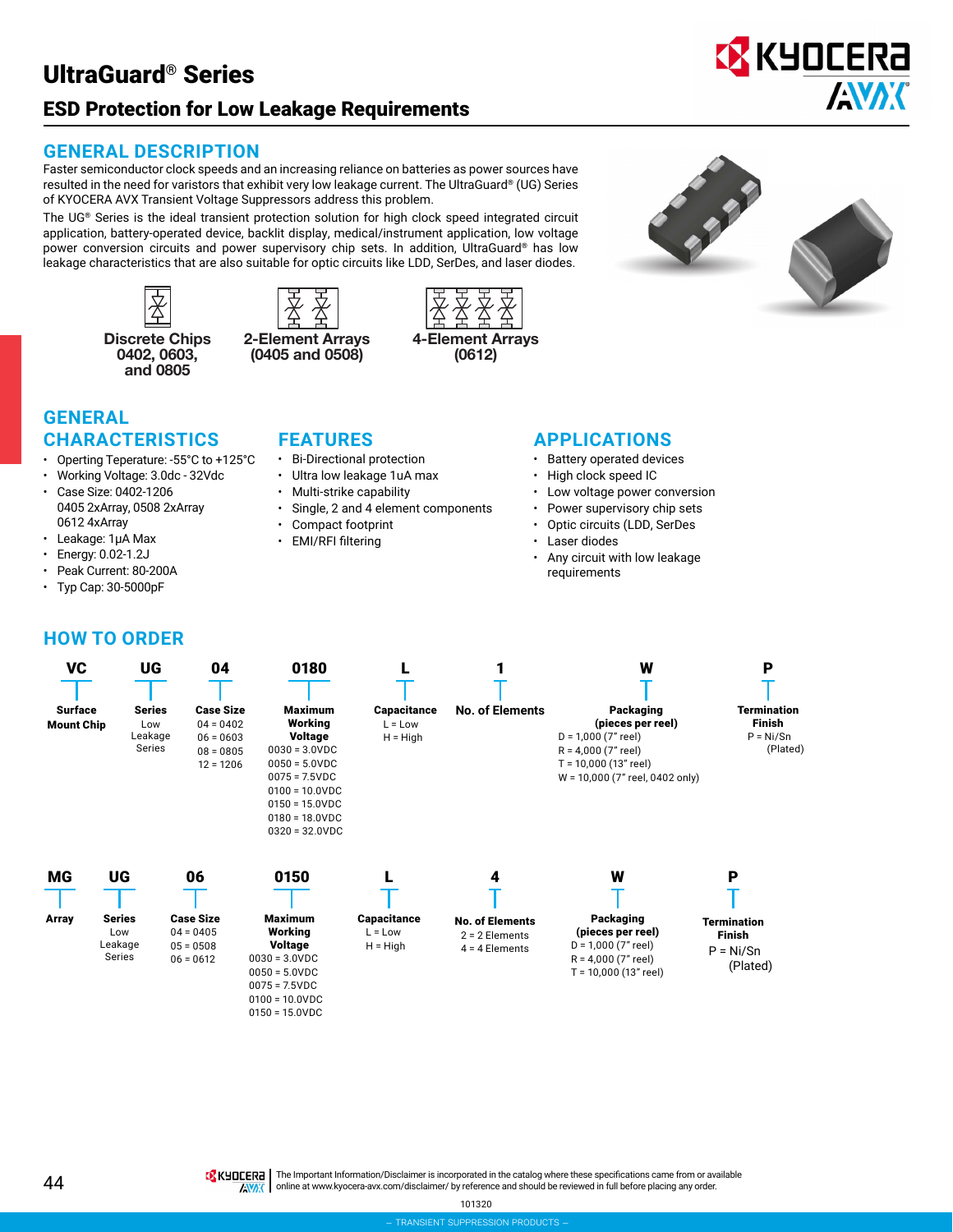# UltraGuard® Series

## ESD Protection for Low Leakage Requirements

| <b>Part Number</b> | <b>VW</b> | VW  | <b>VB</b><br>(Min) | <b>VC</b> | <b>IVC</b>   | IL.          | ET.  | IP  | Cap  | Freq | Case | <b>Elements</b> |
|--------------------|-----------|-----|--------------------|-----------|--------------|--------------|------|-----|------|------|------|-----------------|
| MGUG040030L2__     | 3.0       | 2.3 | 6.8                | 18        | $\mathbf{1}$ | $\mathbf{1}$ | 0.05 | 15  | 300  | м    | 0405 | $\overline{2}$  |
| MGUG050030L2__     | 3.0       | 2.3 | 17.2               | 32        | $\mathbf{1}$ | $\mathbf{1}$ | 0.1  | 30  | 425  | M    | 0508 | $\overline{2}$  |
| MGUG060030L4__     | 3.0       | 2.3 | 17.2               | 32        | $\mathbf{1}$ | $\mathbf{1}$ | 0.1  | 30  | 425  | M    | 0612 | 4               |
| VCUG040030L1__     | 3.0       | 2.3 | 6.8                | 18        | $\mathbf{1}$ | $\mathbf{1}$ | 0.05 | 20  | 175  | M    | 0402 | $\mathbf{1}$    |
| VCUG060030L1__     | 3.0       | 2.3 | 6.8                | 18        | $\mathbf{1}$ | $\mathbf{1}$ | 0.1  | 30  | 750  | K    | 0603 | $\mathbf{1}$    |
| VCUG080030H1__     | 3.0       | 2.3 | 6.8                | 18        | $\mathbf{1}$ | $\mathbf{1}$ | 0.3  | 120 | 3000 | K    | 0805 | $\mathbf{1}$    |
| VCUG080030L1__     | 3.0       | 2.3 | 6.8                | 18        | $\mathbf{1}$ | $\mathbf{1}$ | 0.1  | 40  | 1100 | K    | 0805 | $\mathbf{1}$    |
| VCUG120030H1__     | 3.0       | 2.3 | 6.8                | 18        | $\mathbf{1}$ | $\mathbf{1}$ | 0.4  | 150 | 3000 | K    | 1206 | $\mathbf{1}$    |
| VCUG120030L1__     | 3.0       | 2.3 | 6.8                | 18        | $\mathbf{1}$ | $\mathbf{1}$ | 0.1  | 40  | 1200 | K    | 1206 | $\mathbf{1}$    |
| MGUG040050L2__     | 5.0       | 3.5 | 20                 | 50        | $\mathbf{1}$ | $\mathbf{1}$ | 0.02 | 15  | 40   | M    | 0405 | $\overline{2}$  |
| MGUG050050L2       | 5.0       | 3.5 | 17.2               | 32        | $\mathbf{1}$ | $\mathbf{1}$ | 0.1  | 30  | 425  | M    | 0508 | $\overline{2}$  |
| MGUG060050L4__     | 5.0       | 3.5 | 17.2               | 32        | $\mathbf{1}$ | $\mathbf{1}$ | 0.1  | 30  | 425  | M    | 0612 | $\overline{4}$  |
| VCUG040050L1__     | 5.0       | 3.5 | 10.8               | 22        | $\mathbf{1}$ | $\mathbf{1}$ | 0.05 | 20  | 175  | М    | 0402 | $\mathbf{1}$    |
| VCUG060050L1__     | 5.0       | 3.5 | 10.8               | 22        | $\mathbf{1}$ | $\mathbf{1}$ | 0.1  | 30  | 550  | K    | 0603 | $\mathbf{1}$    |
| VCUG080050L1__     | 5.0       | 3.5 | 10.8               | 22        | $\mathbf{1}$ | $\mathbf{1}$ | 0.1  | 40  | 750  | Κ    | 0805 | $\mathbf{1}$    |
| VCUG120050H1__     | 5.0       | 3.5 | 16.3               | 32        | $\mathbf{1}$ | $\mathbf{1}$ | 0.4  | 150 | 1050 | K    | 1206 | $\mathbf{1}$    |
| VCUG120050L1__     | 5.0       | 3.5 | 16.3               | 32        | $\mathbf{1}$ | 1            | 0.1  | 40  | 600  | Κ    | 1206 | $\mathbf{1}$    |
| MGUG040075L2       | 7.5       | 5.3 | 20                 | 50        | $\mathbf{1}$ | $\mathbf{1}$ | 0.02 | 15  | 40   | M    | 0405 | $\overline{2}$  |
| MGUG050075L2__     | 7.5       | 5.3 | 17.2               | 32        | $\mathbf{1}$ | $\mathbf{1}$ | 0.1  | 30  | 425  | M    | 0508 | $\overline{2}$  |
| MGUG060075L4__     | 7.5       | 5.3 | 17.2               | 32        | $\mathbf{1}$ | $\mathbf{1}$ | 0.1  | 30  | 425  | M    | 0612 | $\overline{4}$  |
| VCUG040075L1__     | 7.5       | 5.3 | 16.3               | 32        | $\mathbf{1}$ | $\mathbf{1}$ | 0.05 | 20  | 85   | M    | 0402 | $\mathbf{1}$    |
| VCUG060075L1__     | 7.5       | 5.3 | 16.3               | 32        | $\mathbf{1}$ | $\mathbf{1}$ | 0.1  | 30  | 350  | Κ    | 0603 | $\mathbf{1}$    |
| VCUG080075H1__     | 7.5       | 5.3 | 16.3               | 32        | $\mathbf{1}$ | $\mathbf{1}$ | 0.3  | 120 | 900  | Κ    | 0805 | $\mathbf{1}$    |
| VCUG080075L1       | 7.5       | 5.3 | 16.3               | 32        | $\mathbf{1}$ | $\mathbf{1}$ | 0.1  | 40  | 325  | K    | 0805 | $\mathbf{1}$    |
| VCUG120075H1__     | 7.5       | 5.3 | 16.3               | 32        | $\mathbf{1}$ | $\mathbf{1}$ | 0.4  | 150 | 1050 | Κ    | 1206 | $\mathbf{1}$    |
| VCUG120075L1__     | 7.5       | 5.3 | 16.3               | 32        | $\mathbf{1}$ | $\mathbf{1}$ | 0.1  | 40  | 600  | K    | 1206 | $\mathbf{1}$    |
| MGUG040100L2       | 10        | 7.1 | 20                 | 50        | $\mathbf{1}$ | $\mathbf{1}$ | 0.02 | 15  | 40   | M    | 0405 | $\overline{2}$  |
| MGUG050100L2__     | 10        | 7.1 | 23                 | 42        | $\mathbf{1}$ | $\mathbf{1}$ | 0.1  | 30  | 225  | M    | 0508 | $\overline{2}$  |
| MGUG060100L4__     | 10        | 7.1 | 23                 | 42        | $\mathbf{1}$ | $\mathbf{1}$ | 0.1  | 15  | 120  | M    | 0612 | $\overline{4}$  |
| VCUG040100L1__     | 10        | 7.1 | 23                 | 42        | $\mathbf{1}$ | $\mathbf{1}$ | 0.05 | 20  | 65   | M    | 0402 | $\mathbf{1}$    |
| VCUG060100L1__     | 10        | 7.1 | 23                 | 42        | $\mathbf{1}$ | $\mathbf{1}$ | 0.1  | 30  | 150  | Κ    | 0603 | 1               |
| VCUG080100H1__     | 10        | 7.1 | 23                 | 42        | $\mathbf{1}$ | $\mathbf{1}$ | 0.3  | 100 | 550  | K    | 0805 | $\mathbf{1}$    |
| VCUG080100L1__     | 10        | 7.1 | 23                 | 42        | $\mathbf{1}$ | $\mathbf{1}$ | 0.1  | 30  | 225  | Κ    | 0805 | $\mathbf{1}$    |
| VCUG120100H1__     | 10        | 7.1 | 23                 | 42        | $\mathbf{1}$ | $\mathbf{1}$ | 0.4  | 150 | 900  | K    | 1206 | $\mathbf{1}$    |
| VCUG120100L1__     | 10        | 7.1 | 23                 | 42        | $\mathbf{1}$ | $\mathbf{1}$ | 0.1  | 30  | 350  | K    | 1206 | $\mathbf{1}$    |
| MGUG040150L2__     | 15        | 11  | 20                 | 50        | $\mathbf{1}$ | $\mathbf{1}$ | 0.02 | 15  | 50   | M    | 0405 | $\overline{2}$  |
| MGUG050150L2       | 15        | 11  | 20                 | 50        | $\mathbf{1}$ | $\mathbf{1}$ | 0.1  | 20  | 50   | M    | 0508 | $\overline{2}$  |
| MGUG060150L4__     | 15        | 11  | 20                 | 50        | $\mathbf{1}$ | $\mathbf{1}$ | 0.05 | 20  | 75   | M    | 0612 | $\overline{4}$  |
| VCUG040150L1__     | 15        | 11  | 25                 | 50        | $\mathbf{1}$ | $\mathbf{1}$ | 0.02 | 15  | 40   | M    | 0402 | $\mathbf{1}$    |
| VCUG060150L1__     | 15        | 11  | 31.1               | 60        | $\mathbf{1}$ | $\mathbf{1}$ | 0.1  | 30  | 155  | K    | 0603 | $\mathbf{1}$    |
| VCUG080150H1__     | 15        | 11  | 31.1               | 60        | $\mathbf{1}$ | $\mathbf{1}$ | 0.3  | 100 | 250  | K    | 0805 | $\mathbf{1}$    |
| VCUG080150L1__     | 15        | 11  | 31.1               | 60        | $\mathbf{1}$ | $\mathbf{1}$ | 0.1  | 30  | 120  | Κ    | 0805 | $\mathbf{1}$    |
| VCUG120150H1__     | 15        | 11  | 31.1               | 60        | $\mathbf{1}$ | $\mathbf{1}$ | 0.4  | 120 | 500  | Κ    | 1206 | $\mathbf{1}$    |
| VCUG040180L1__     | 18        | 14  | 28                 | 55        | $\mathbf{1}$ | 1            | 0.05 | 10  | 30   | M    | 0402 | $\mathbf{1}$    |
| VCUG080320L1__     | 32        | 22  | 42.3               | 77        | $\mathbf{1}$ | $\mathbf{1}$ | 0.1  | 40  | 50   | M    | 0805 | $\mathbf{1}$    |

 $L$ Termination Finish Code

Packaging Code

| $V_{\text{cib}}(DC)$ | DC Circuit Voltage (V) |
|----------------------|------------------------|
| $V_{\text{cib}}(AC)$ | AC Circuit Voltage (V) |
| Cap Reg              | Standard or Low        |

<sup>L</sup> Maximum Leakage Current at the Circuit Voltage (μA)

 $\frac{I_L}{Cap}$ Typical Capacitance (pF) @ frequency specified and 0.5 Vrms

Freq Frequency at which capacitance is measured (K = 1kHz, M = 1MHz)

The Important Information/Disclaimer is incorporated in the catalog where these specifications came from or available<br>online at [www.kyocera-avx.com/disclaimer/](http://www.kyocera-avx.com/disclaimer/) by reference and should be reviewed in full before placing any

101320

**EX KYOCERA** 

**ANDK**